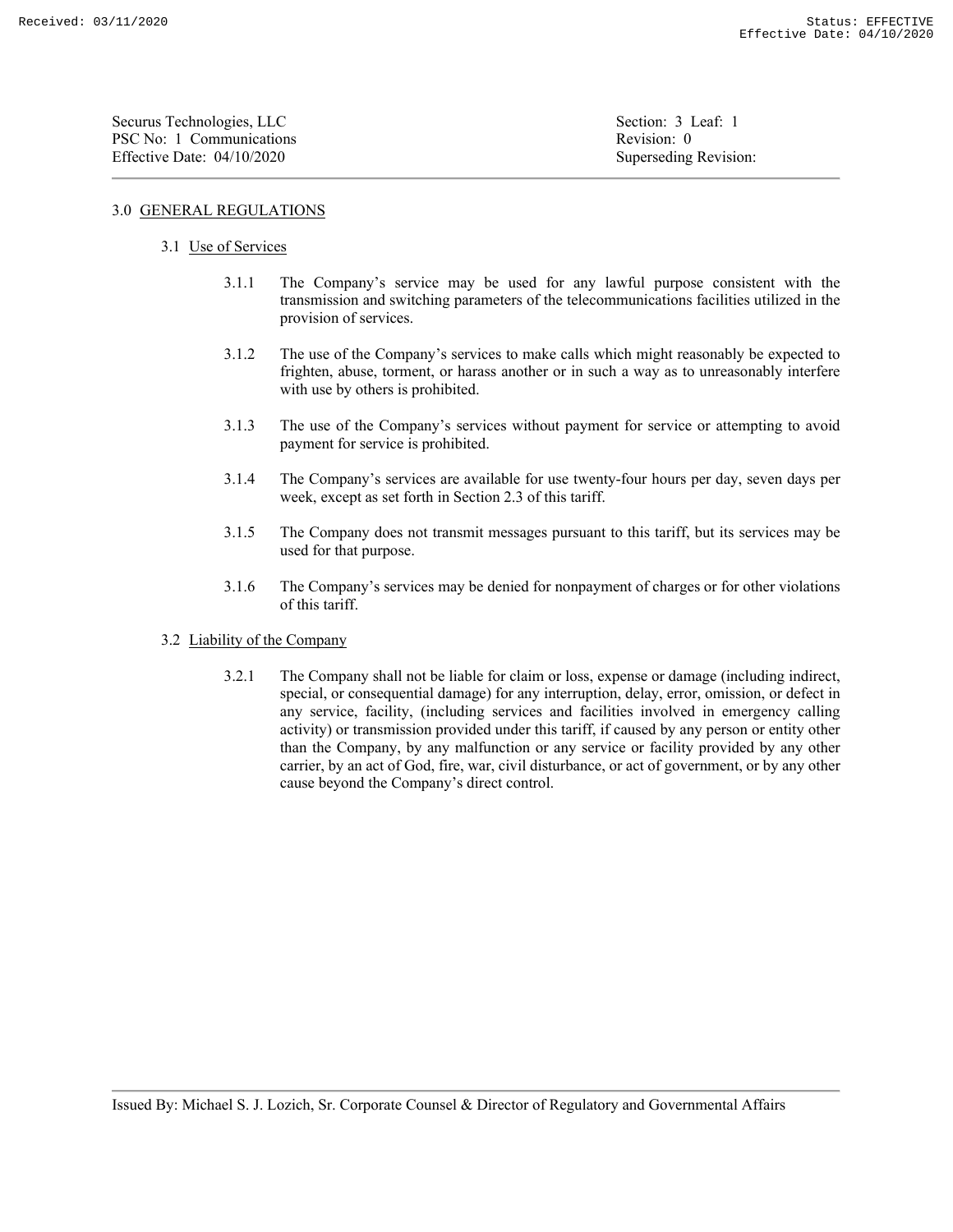| Securus Technologies, LLC    | Section: 3 Leaf: 2    |
|------------------------------|-----------------------|
| PSC No: 1 Communications     | Revision: 0           |
| Effective Date: $04/10/2020$ | Superseding Revision: |

- 3.2.2 The Company shall not be liable for, and shall be fully indemnified and held harmless by End User or Confinement Facility against any claim or loss, expense, or damage (including indirect, special, or consequential damage) for defamation, libel, slander, invasion, infringement of copyright or patent, unauthorized use of any misappropriation or violation of any contract, proprietary or creative right, or any other injury to any person, property or entity arising out of the material, data, information, or other content revealed to transmitted by or used by the Company under this tariff; or for any act or commission of the End User or Confinement Facility; or for any personal injury or death of any person caused directly or indirectly by the installation, maintenance, location, condition, operation, failure, presence, use or removal of equipment or wiring provided by the Company, if not caused by negligence of the Company.
- 3.2.3 The Company shall not be liable for any defacement of or damages to the premises of an End User or Confinement Facility, resulting from the furnishing of service, which is not the result of the Company's negligence.
- 3.2.4 Except when a court of competent jurisdiction finds that gross negligence, willful neglect, or willful misconduct on the Company's part has been a contributing factor, the liability of the Company for any claim or loss, expense or damage (including indirect, special or consequential damage) for any interruption, delay error, omission, or defect in any service, facility (including service and facilities involved in emergency calling activity) or transmission provided under this tariff shall not exceed an amount equivalent to the prorata charge to the End User or Confinement Facility for the period of service or facility usage during which such interruption, delay, error, omission or defect occurs. For the purpose of computing this amount, a month is considered to have thirty (30) days.
- 3.3 Responsibilities of the End User and the Inmate
	- 3.3.1 Except for Prepaid Services provided to Inmates, the End User is responsible for payment of applicable charges set forth in this tariff.
	- 3.3.2 The End User is responsible for compliance with applicable regulations set forth in this tariff.
	- 3.3.3 The Inmate is responsible for establishing its identity as often as necessary during a call.
	- 3.3.4 The Inmate is responsible for identifying the station, party, or person with whom the communication is desired and/or made at the called number.